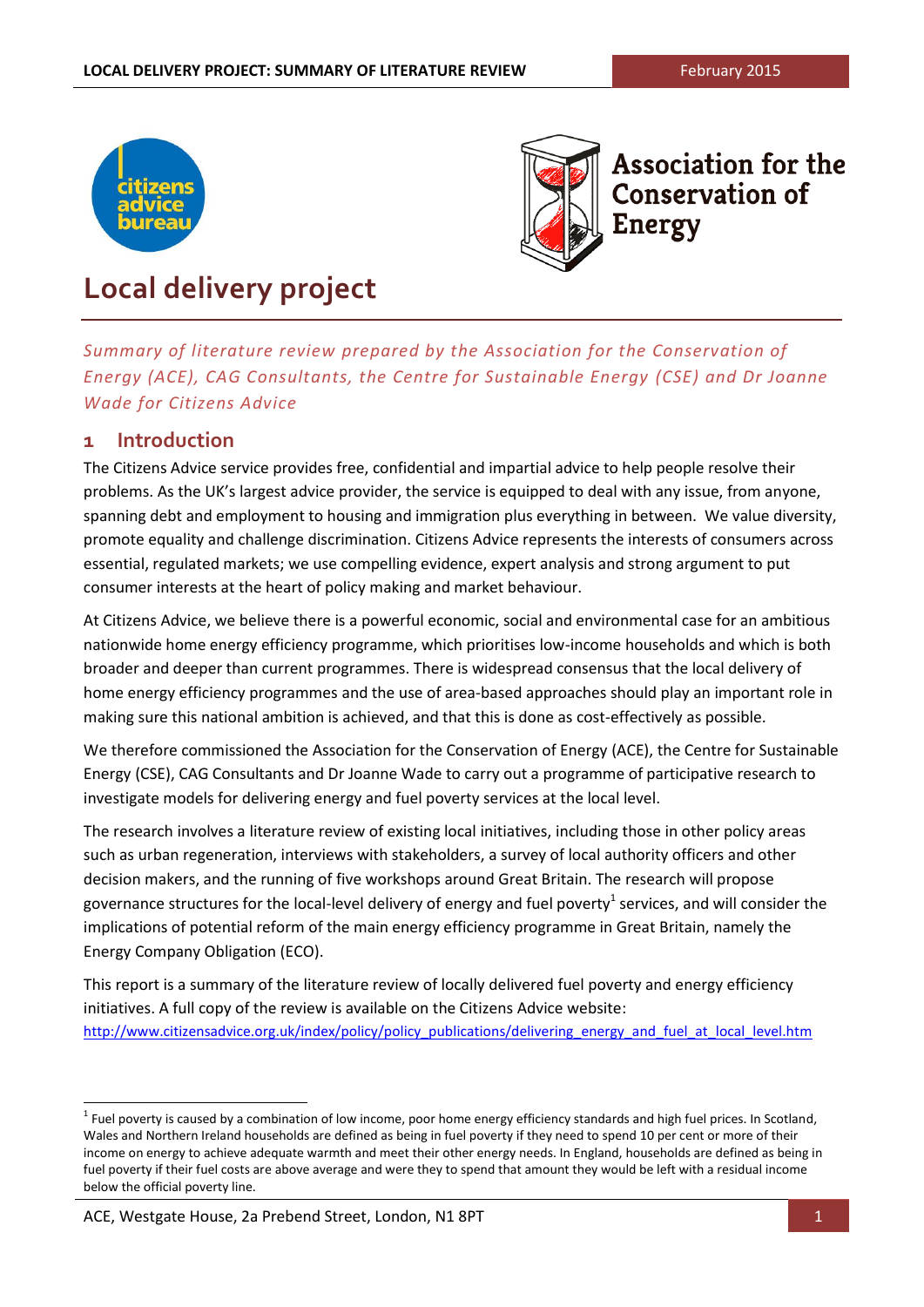#### **1.1 The literature review: an overview**

The literature review addresses the following objectives:

- To assess **lessons learnt** from existing locally delivered and area-based schemes (including in other policy areas)
- To identify **guidelines** for developing a range of local delivery models
- To look for evidence that local delivery might or might not increase **consumer take-up**
- To examine the **criteria** used to allocate resources, or assist in the competitive allocation of resources, to local areas

The review focused on independent scheme literature and evaluations, rather than reports from scheme implementers, and drew on three sources:

- 1. Those reviewing specific energy-related locally led schemes
- 2. Those addressing wider issues around local delivery approaches for energy efficiency
- 3. Those reviewing specific area-based schemes in analogous policy areas, specifically regeneration and health, where area-based approaches have been trialled and developed over many years

Details of the sources and schemes reviewed are provided in the full literature review. The headings used to group the findings of the literature review, which are also used in this summary, are based on the main themes identified through the review itself.

This report introduces local and area-based approaches, discusses lessons learnt from existing local schemes and identifies emerging guidelines for potential local delivery models.

## **1.2 Introduction to local and area-based approaches**

A local delivery approach is one in which:

- the people from an area are involved in delivering energy efficiency measures in that area
- a national framework enables (or requires) this to happen.

The scale of the area is open to debate, as are the organisations involved in delivery and their roles.

An area-based approach to energy efficiency involves:

- 'the delivery of energy efficiency measures in a spatial area which could be a street, a neighbourhood, a local authority or a group of local authority areas<sup>'2</sup>
- the delivery of measures to all or most of the households in a specific area as an alternative to the individual targeting of households.

Area-based approaches are used across a wide range of policy areas, including regeneration, crime and health. They may be especially effective in particular policy areas, where there is a strong localised or placespecific aspect to the problem and its solutions. For example, similar types of housing often form clusters or concentrations and are therefore particularly suited to area-based approaches.

Local delivery and area-based approaches may have multiple benefits. For example, the UK Green Building Council argues: 'Conceiving and delivering (community) infrastructure at a neighbourhood scale as an integrated package represents a very significant opportunity to deliver environmental, social and economic objectives.<sup>,3</sup> The Sustainable Development Commission advocated an 'integrated, area-based approach to retrofitting buildings and upgrading community infrastructure', arguing that enabling communities to renew

l

 $2$  (EST 2011)

<sup>&</sup>lt;sup>3</sup> (UKGBC and Zero Carbon Hub 2010)

ACE, Westgate House, 2a Prebend Street, London, N1 8PT 2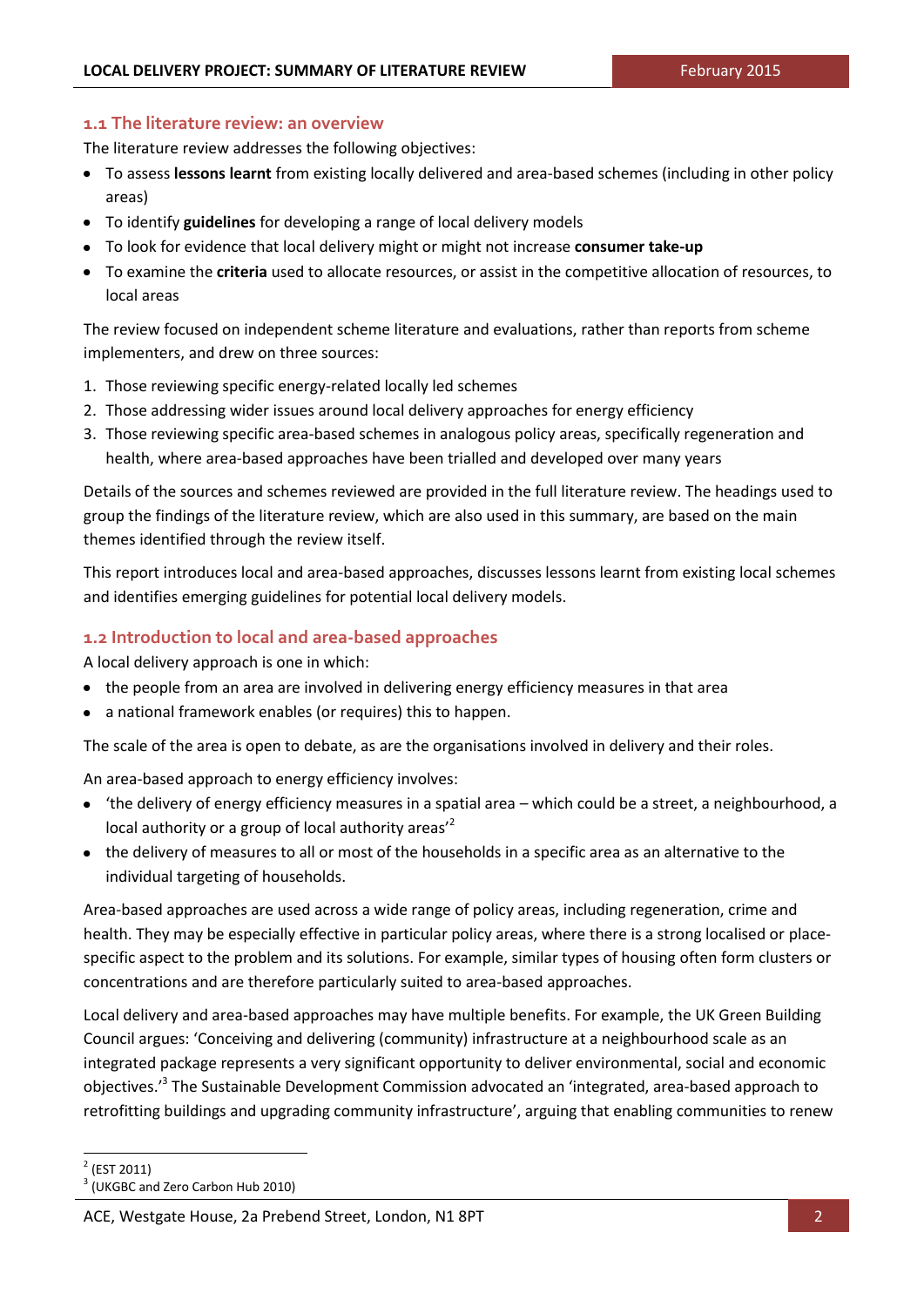their own neighbourhoods, in partnership with local government and enterprise, can deliver benefits over and above reducing fuel bills and carbon emissions.<sup>4</sup>

The local delivery of energy efficiency also opens up the potential for integration and realising synergies with other areas of policy that are delivered locally, such as regeneration, public health, and income maximisation advice.

Area-based approaches can be designed to identify geographic clusters of fuel-poor households. They potentially offer opportunities to target fuel poverty programmes at those in severe or extreme fuel poverty, since those most in need seldom self-refer into support programmes, when compared with households that are better off. 5

An argument commonly levelled against area-based approaches to tackling deprivation is that, 'Most *poor people* do not live in the poorest areas. Most people who live in *poor areas* are not themselves poor'.<sup>6</sup> However, with recent improvements in data and methodologies, it is now possible to identify areas at a higher resolution and pinpoint areas of concentrated deprivation, suggesting this observation may be less valid than in the past. It should be noted, though, that high-resolution, tightly focused local approaches may miss out on some of the other potential benefits of area-based schemes, such as economies of scale.

In practice, local delivery includes strict area-based schemes with a tight geographical focus, schemes that are labelled as area-based but are delivered at a fairly large geographical scale, schemes that focus on households in need across the whole local authority or multi-authority area, and schemes that combine area-based delivery with demand-led delivery across the whole local authority.

## **2 Governance**

Governance of locally delivered schemes is a fundamental theme highlighted in the literature, coupled with scheme structures and scheme duration. Key issues include how to make sure there is coherence and dialogue between different partners (and between different schemes), and whether a statutory or voluntary approach is required.

The review recommends the following guidelines:

- Make sure the scheme is integrated with other relevant schemes to ensure a coherent and consistent approach – including schemes at local, regional and national scales.
- Promote dialogue between the different levels of governance, such as local, city, county and national, and make sure flexibility is built into scheme design, so that schemes can be tailored to specific contexts.
- Make sure central governments provide guidance and promote lesson-sharing
- Consider mechanisms for making sure local authorities take action. These may include a resourced  $\bullet$ statutory duty, incentive schemes or provision of ring-fenced funding.
- Make sure timescales are adequate long-term schemes are likely to be more successful.  $\bullet$

## **3 Objectives and targets**

The review considers the setting of multiple objectives for schemes, people versus place-based objectives, aligning objectives across partners and setting targets. It also considers potential related objectives such as employment, cost efficiency, health, community cohesion and neighbourhood perception. It finds that there are benefits to maximising progress against multiple objectives and that area-based schemes can offer

l 4 (Sustainable Development Commission 2010)

<sup>5</sup> (Walker et al. 2012)

<sup>&</sup>lt;sup>6</sup> (Spicker 2002) p18

ACE, Westgate House, 2a Prebend Street, London, N1 8PT 3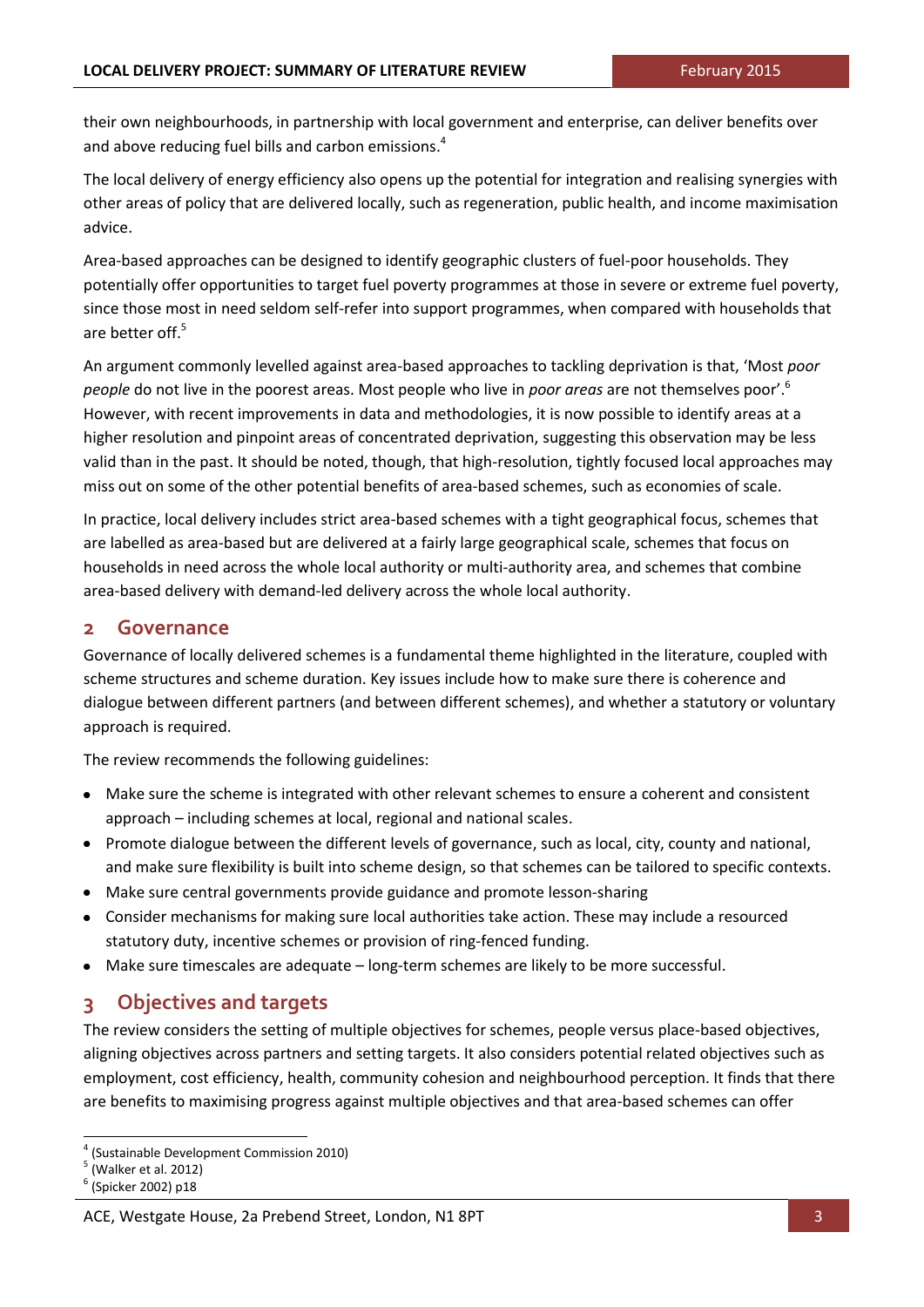particular benefits, such as community cohesion, that other schemes are not able to. However, the literature also warns against schemes becoming too complex.<sup>7</sup>

The review suggests the following lessons:

- Consider setting both place-based and people-based objectives, and look for synergies between energy objectives and other social goals, such as health and regeneration.
- Consider including quick-win targets to boost interest and engagement.
- Align schemes with relevant funding streams and initiatives to promote local training and employment.
- Consider setting broad eligibility criteria for the installation of free energy efficiency measures and build in a degree of flexibility to optimise cost efficiency.
- Look for opportunities to embed community cohesion, positive neighbourhood perception and other related benefits into the scheme.
- Aim to not only maximise the multiple benefits, where appropriate, of efficiency schemes, but also to measure these outcomes (also see section 7 on monitoring and evaluation).

# **4 Eligibility, targeting and criteria**

One of the perceived benefits of local delivery is that local agencies, through local knowledge, are well placed to define their target communities and geographies. Our proposals will need to consider how they can support these abilities while ensuring consistency and quality across localities. The review considers the challenges involved in targeting fuel poverty. It considers the use of proxies such as the Index of Multiple Deprivation (IMD) or the number of people claiming benefits, and the potential for building in energy efficiency criteria.

The review considers whether schemes should target leading areas, or areas in most need. Should schemes help all households in the area or just certain eligible people? Should schemes be based on rigid area boundaries or be more fluid and community-based? What size should the area be? Should there be offers for neighbouring areas or extensions to the target area? The review found that data quality and availability is a key challenge for most schemes.

An area-based approach circumvents the need to identify individual households as vulnerable, which risks stigmatizing people and may prevent those in most need coming forward for help. However, it also inevitably leaves fuel-poor households living in low-risk areas with little hope of help in the medium term. It also results in relatively more affluent households receiving support. ${}^{8}$ 

The Department of Energy and Climate Change's (DECC's) evaluation of the Carbon Emissions Reduction Target (CERT) and the Community Energy Saving Programme (CESP)<sup>9</sup> commented that area-based approaches involved a trade-off between the cost-effectiveness of tackling a whole street and the inclusion of many households who may not be fuel-poor, some of whom could contribute to measure costs. Phasing in an area-based approach until it reaches a point where it has parity with the current programme is one option. A two-track system of targeting, with individual- and area-based approaches operating in parallel, could maximise cost-effectiveness whilst protecting those most vulnerable to fuel poverty.<sup>10</sup> The Scottish Government's Home Energy Efficiency Programmes include both forms of targeting. However, problems

 $10$  (Liddell and Lagdon 2013)

 $\frac{7}{8}$  (Energy Action Scotland 2015)

<sup>(</sup>Platt, Rosenow, and Flanagan 2012)

<sup>&</sup>lt;sup>9</sup> These were energy supplier obligation schemes, replaced by the Energy Company Obligation in 2013 (Ipsos MORI et al. 2014)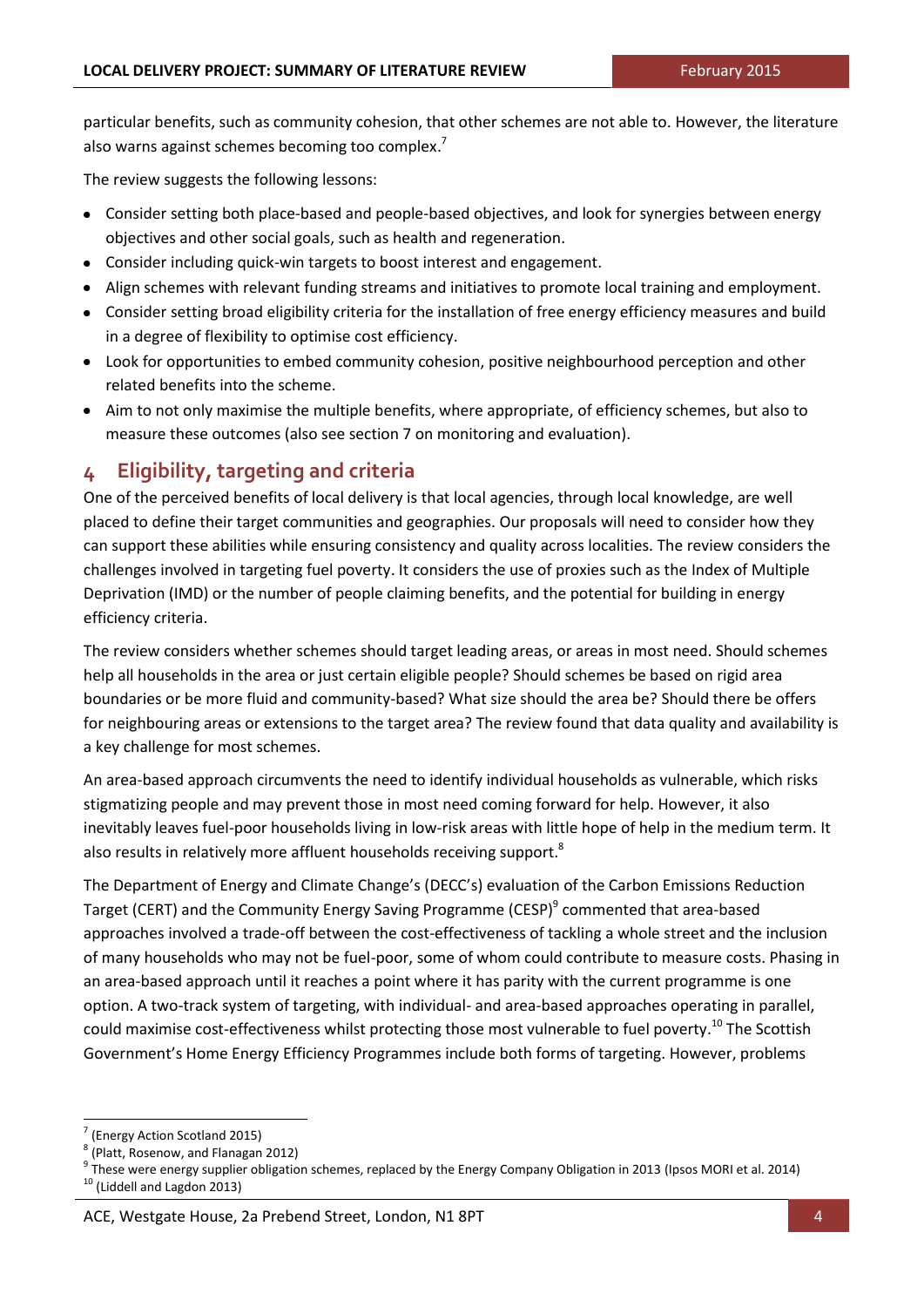arise from the fact that the eligibility criteria for the Scottish Government's Energy Assistance Scheme differ from those used by ECO Affordable Warmth, where the criteria are set by the UK Government.

Of course, if an area-based scheme is designed to roll out to all areas (as opposed to just certain areas, as in these case studies), then the issue is not who to target, but who to target first. The establishment of nonarea specific referral systems could make sure those in need outside priority areas receive help. For example, the National Institute of Health and Care Excellence (NICE) draft guidance on cold homes proposes health and wellbeing boards should establish local referral systems for those suffering cold-related ill health. The Scottish and Welsh governments could consider transposing the NICE guidance to suit their public health structures.

The review suggests the following guidelines:

- Make sure there is good-quality local stock data. In Scotland, the EST provides local authorities with detailed fuel poverty and stock data, including EPCs, free of charge; in England and Wales, local authorities have to pay for EPC data.
- Develop criteria relevant to energy efficiency and fuel poverty: the IMD is ill-suited to this task.
- Be flexible in defining area boundaries.
- Consider introducing separate criteria for urban and rural areas to encourage rural action.
- Consider whether the scheme should address all areas within a locality in turn, or adopt a twin-track approach of establishing both area-based delivery and non-area referral schemes.
- Consider how to address resentment from households living in homes just outside eligible areas.
- Schemes may be more effective and influential among policy makers and consumers if they target wider  $\bullet$ issues of poverty at the same time as targeting fuel poverty.

## **5 Community engagement and promoting take-up**

The review considers how locally led schemes address engagement with their target communities, promoting take-up and maintaining it over time. It looks at engagement strategies, community events, overcoming stigma, providing advice and assessments, reaching all tenure and property types and the performance of past schemes in terms of take-up. The review suggests that flexibility in implementation and variety in communication methods is key to engagement and the promotion of take-up. This activity – a perceived central advantage to local delivery – requires a wide range of partners and capabilities for successful engagement with the target community and/or area.

The review suggests the following guidelines:

#### *Securing engagement*

- Carry out intensive promotional work tailored to the local context.
- Use door-knocking, and involve local champions.
- Include a direct mailing to all targeted households, which is endorsed by the local authority.
- Have a 'trusted' organisation representing the scheme, and carry out resident engagement through trusted local actors such as local authorities and community groups.
- Utilise local networks to promote the services offered and gain access to householders this is particularly important in rural and more deprived urban areas.
- Make sure private landlords are engaged in schemes.

#### *Securing take-up*

• Have a clear and specific scheme offer.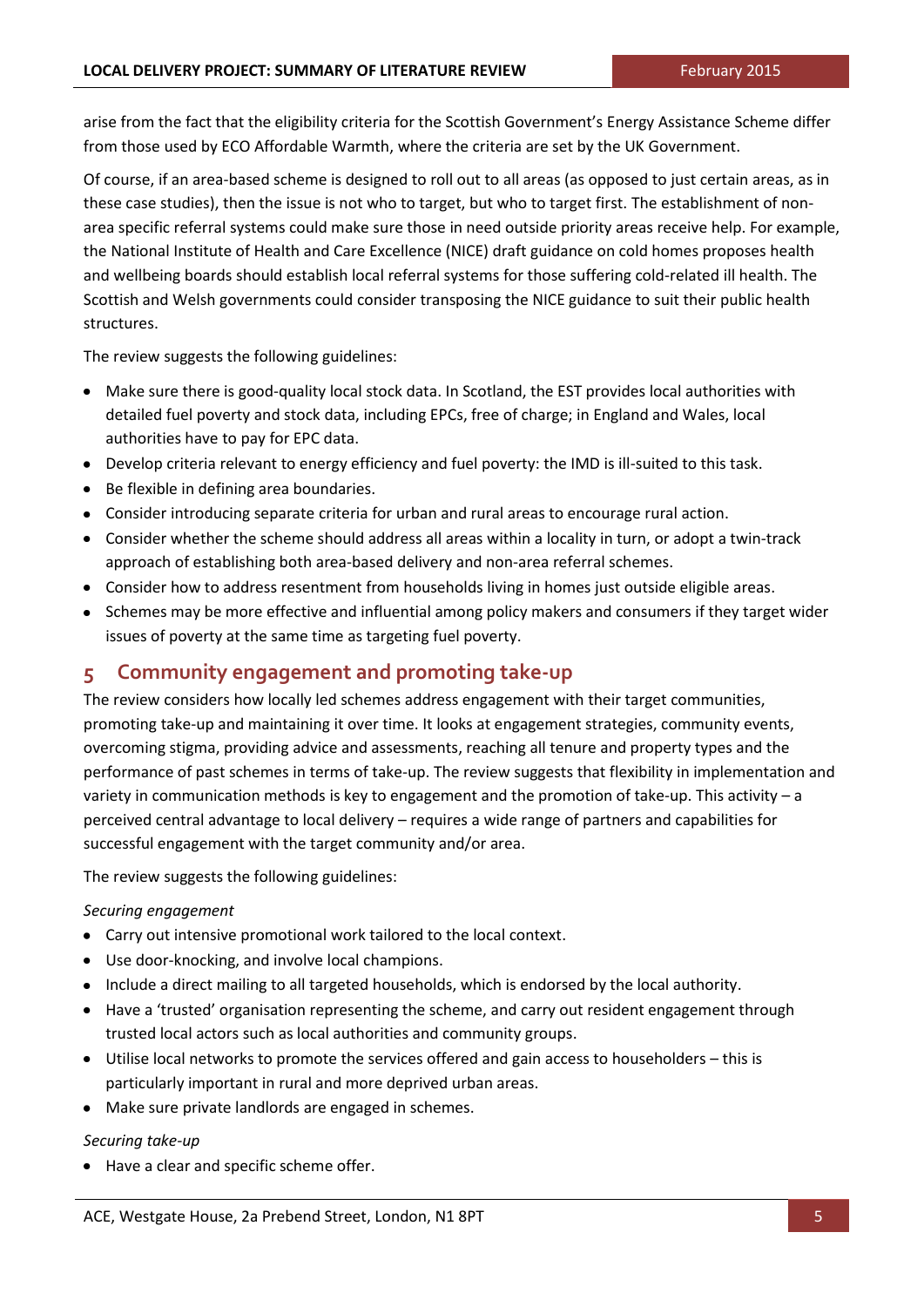- Offer free energy efficiency measures for low-income households.
- Consider offering other support, such as income maximisation advice, alongside measures.
- Take a whole-house approach, for example, reward proactive property owners.
- Make sure there is flexibility and freedom to provide a package of measures and solutions tailored to the stock and households in question.
- Address administrative barriers such as multiple ownership.
- Plan for additional and unanticipated works and variations.

#### *Sustaining take-up*

- Take-up will be greater where the customer journey has fewer 'steps' (separate interactions) and involves fewer separate partners (such as scheme promoters, managers and installers); and when the scheme includes partners with direct experience of working together and delivering similar schemes.
- Provide ongoing support to residents throughout the scheme, for example assessments, form filling, explanation of works being carried out, minimising disruption.
- Liaise with social and private landlords on behalf of residents.
- Provide related advice by, and cross referrals between, relevant frontline staff and community groups  $\bullet$ regarding (a) energy behaviours including use and maintenance of technologies (b) maximising income through switching energy tariffs, benefits, jobs advice and training (c) advice on health and safety.
- Offer participatory behaviour change programmes, such as training or action learning groups, in order to build understanding of energy technologies and behaviours.

## **6 Partners, networks, management and delivery**

The review considers the practical implementation of schemes, including the involvement of partners. It addresses management and time, supporting local projects, assessing community capacity, roles and personnel, procurement and legacy. The main issues identified relate to capacity, capability, and connections (even including charisma) of the actors involved in delivering schemes locally. The review suggests it is important to build capacity, particularly in areas that are have not been active in the delivery of energy efficiency and fuel poverty services.

The review suggests the following guidelines:

#### *Partnership working*

- Use local partnership or multi-agency approaches to coordinate delivery.
- $\bullet$  Identify clear roles and responsibilities for each partner.
- Identify key people and convince them of why a locally led approach is worthwhile at an early stage.
- Build on existing relationships to facilitate the development of proposals.

#### *Local authorities and registered social landlords*

- Giving a central role to local authorities can generate additional funding and further benefits such as inkind contributions, and endorsement and promotion of the scheme. Local authority expertise can also make sure areas and households needing help are effectively targeted.
- Engage with multiple landlords if the social housing in the area is owned by several housing associations.
- Draw on expertise within local authority and registered social landlord partners, such as project management, energy efficiency expertise, construction knowledge and experience, and tenant liaison skills.
- Registered social landlords can potentially provide support to private sector households, particularly those living in homes close to their properties.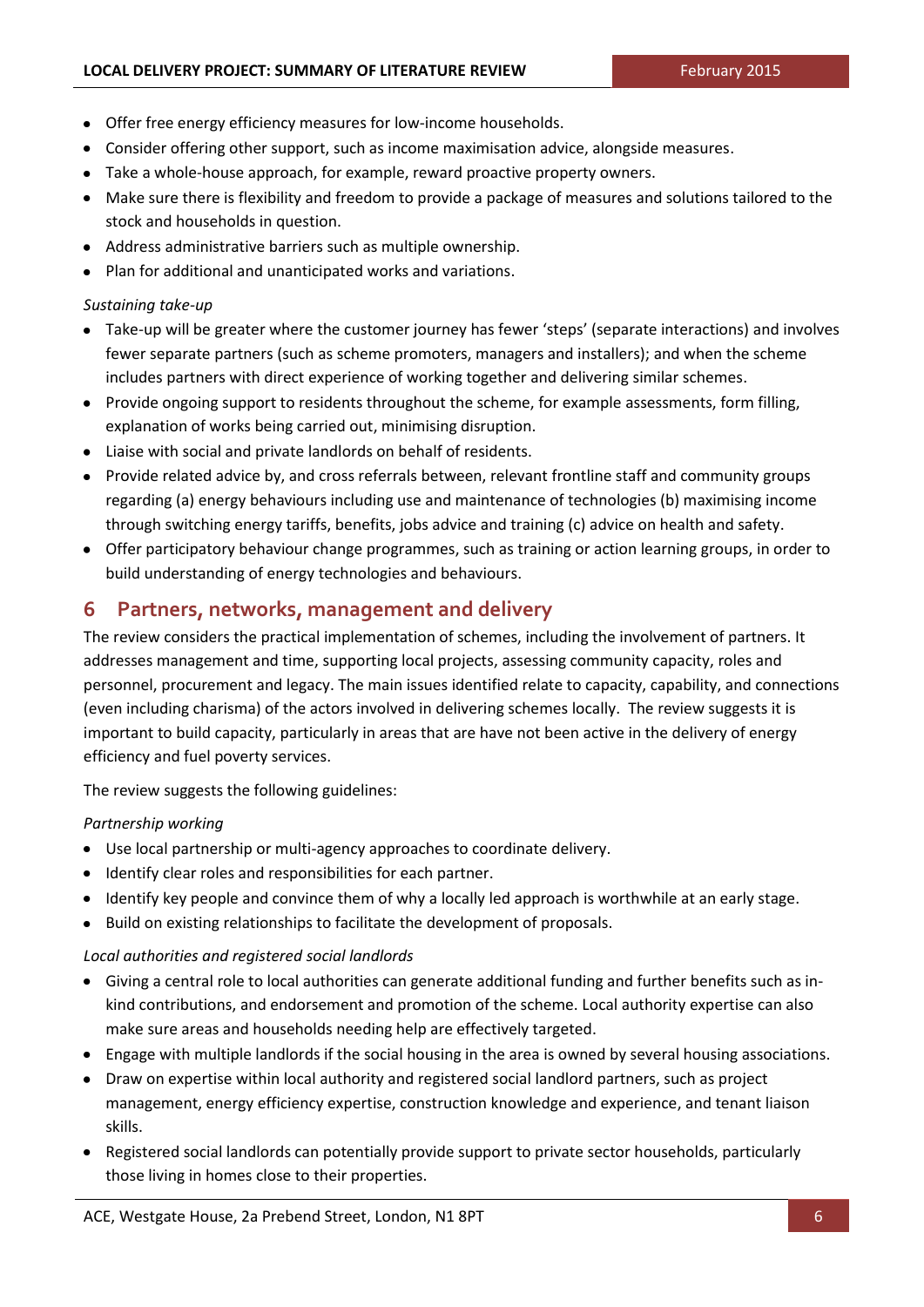*Community organisations*

- Partner with existing community organisations local knowledge helps make sure schemes and messages are relevant to property types and householders.
- Link with services offered by local organisations to strengthen the support offered to households and the effective dissemination of information.
- Use incentives to involve wider community groups this can help secure interest from parts of the community otherwise hard to engage.
- Allocate appropriate time and resources to make sure community groups are comfortable with endorsing the scheme. Consider the training needs of volunteers.
- Involve community groups from the outset. This will help make sure measures are suitable for households, increase participation, ensure promotional material is tailored to the residents of certain areas, and provide local and trusted assessors.
- Build in flexibility, to encompass the many varied skills and contributions that local, particularly community-led, organisations can make to local delivery.

# **7 Monitoring and evaluation**

The review considers the different evaluation criteria that may be used by schemes and explores the capacity and resources required for monitoring and evaluation. The Monitoring and Evaluation for Sustainable Communities project recommended national scale co-ordination of monitoring and evaluation and the aggregation of data on impacts, both regionally and nationally.<sup>11</sup> It is important that monitoring and evaluation are built in at the start of scheme design. Area-based approaches offer particular challenges and opportunities, but many deliver additional benefits such as community cohesion and capacity building.

If scheme objectives stress the multiple benefits of energy efficiency, then metrics are required to measure each of these, for example, employment, health, community cohesion and comfort. Data may need to be collected from multiple partners, areas and scales, so it is important that clear data gathering processes are established and shared between partners from an early stage.

The review suggests the following lessons:

- Plan monitoring and evaluation from the beginning of the scheme, drawing on community and partners' inputs.
- Ensure consistency in monitoring across areas, for example, through national-level oversight.
- Provide resources and other support to enable partners to participate in evaluation.  $\bullet$

## **8 Conclusion**

The literature review informs and guides the rest of the research project, including data collection through surveys, interviews and workshops. The issues raised in this review formed the basis for topic guides and question plans, which enabled the project team to gather rich, experience-based data to complement the information presented here. The lessons drawn from the review feed into the development of models for the local delivery of energy efficiency and fuel poverty schemes.

 $11$  (Hobson, Hamilton, and Mayne 2013)